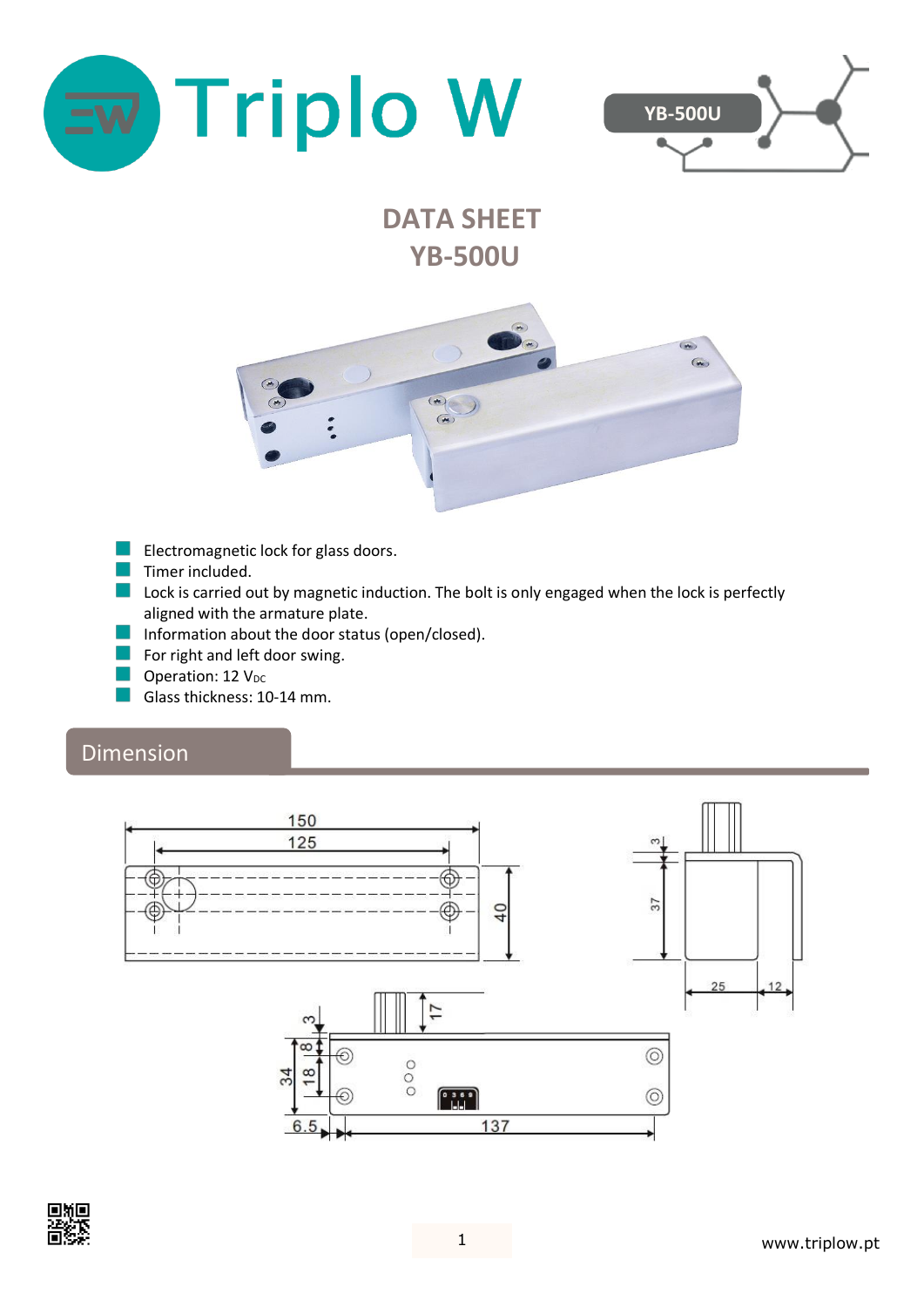# Triplo W



# Specifications

| <b>Model</b>              | <b>YB-500U</b>                                         |
|---------------------------|--------------------------------------------------------|
| <b>Electric bolt body</b> | 150x23x34 (mm)                                         |
| <b>Bracket Thickness</b>  | 3 mm, stainless steel                                  |
| <b>U</b> Bracket          | 150x40x37 (mm)                                         |
| Drop bolt                 | 16 mm diameter, stainless steel<br>17 mm of projection |
| Output signal             | NC/COM                                                 |
| <b>Timer</b>              | $0/3/6/9$ sec.                                         |
| Voltage                   | $12$ $VDC$                                             |
| <b>Current</b>            | Operating: 960 mA<br>Standby: 130 mA                   |
| <b>Type of Opening</b>    | Fail Safe (door opens in case of power failure)        |
| Weight                    | $1.36$ Kg                                              |

## Timer Setting

#### **Automatic lock timer setting**



#### **0 sec. 3 sec. 6 sec. 9 sec.**

## Connections

| Line colours | Specifications |
|--------------|----------------|
| Red          | $+12$ VDC      |
| <b>Black</b> | - GND          |
| Orange       | <b>OPEN</b>    |
| Green        | <b>NC</b>      |
| White        | COM            |

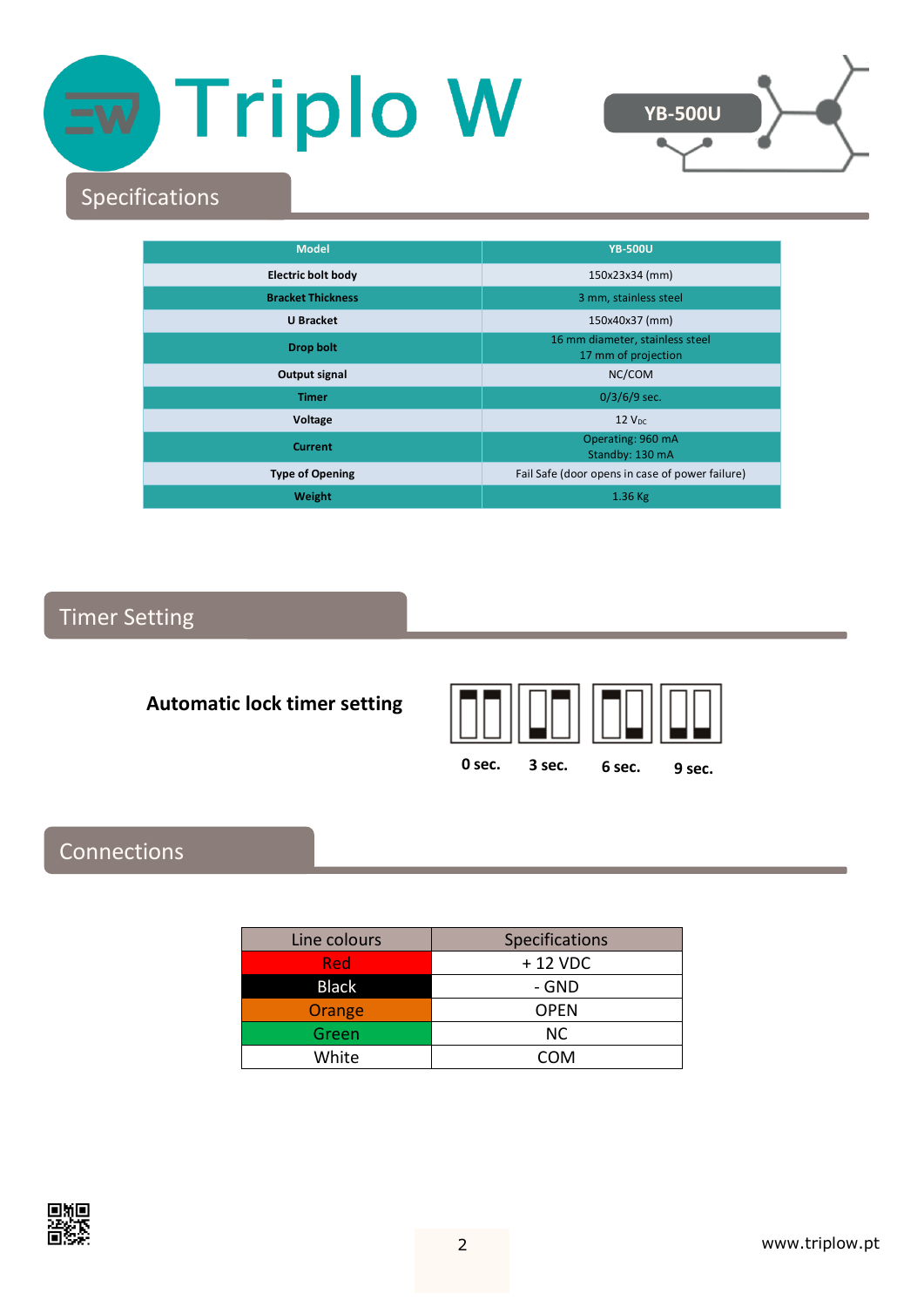

- 1. Decide the mounting position/place and clean the glass surface.
- 2. Insert the filling sheet inside the U bracket, there can be used more than one sheet, to fill the space between the door and the bracket, depending on the glass thickness.
- 3. Be careful when adjusting the U bracket in the glass, in order not to scratch or break it. Use an Allen key.



#### **NOTE:**

- This latch was specially designed for glass doors with a 180 degree opening for both sides.
- The glass door thickness ranges from 10-14mm.
- The spacing between the upper bracket (bolt latch) and the bottom bracket (electromagnetic device) is from 5-8mm.